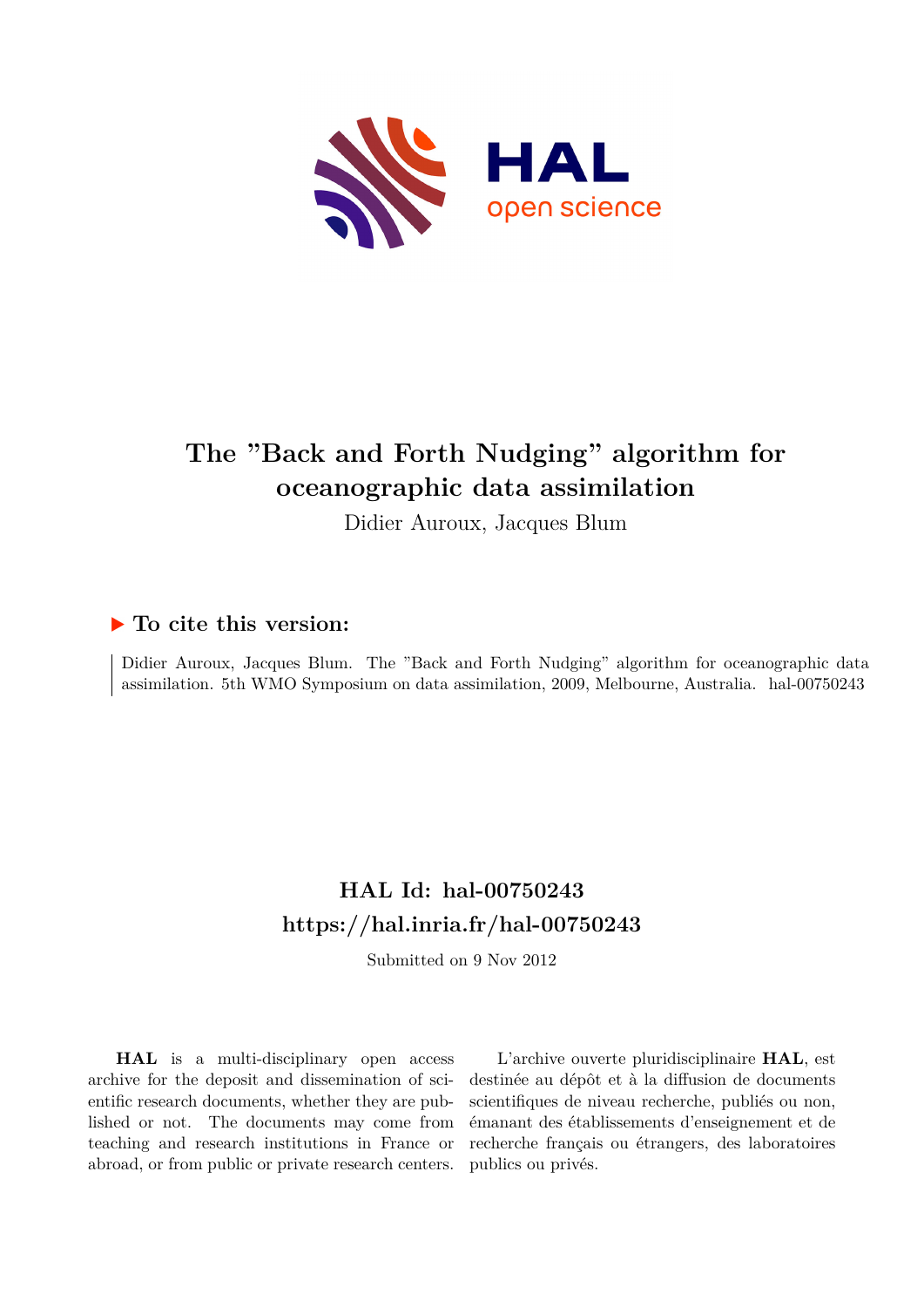# **The "Back and Forth Nudging" algorithm for oceanographic data assimilation**

Didier Auroux<sup>1</sup> and Jacques Blum<sup>1</sup>

#### <sup>1</sup> University of Nice Sophia Antipolis, France *auroux@unice.fr*

# **1. Introduction**

In this paper, we generalize the so-called "nudging" algorithm in order to identify the initial condition of a dynamical system from experimental observations. The standard nudging algorithm consists in adding to the state equations of a dynamical system a feedback term, which is proportional to the difference between the observation and its equivalent quantity computed by the resolution of the state equations.

The Back and Forth Nudging algorithm consists in solving first the forward nudging equation and then a backward equation, where the feedback term which is added to the state equations has an opposite sign to the one introduced in the forward equation. The initial state of this backward resolution is the final state obtained by the standard nudging method. After resolution of this backward equation, one obtains an estimate of the initial state of the system. We iteratively repeat these forward and backward resolutions (with the feedback terms) until convergence of the algorithm.

This algorithm is presented in section 2. Then, we present in section 3 a way to choose the forward and backward nudging matrices in order to have well-posed problems, and to obtain the convergence of the algorithm. Then we report in section 4 the results of numerical experiments on several oceanographic models, including comparison and hybridization with the 4D-VAR algorithm. Finally, some conclusions are given in section 5.

# **2. Back and Forth Nudging (BFN) algorithm**

In order to simplify the notations, we assume that the model equations have been discretized in space by a finite difference, finite element, or spectral discretization method. The time continuous model satisfies dynamical equations of the form:

$$
\frac{dX}{dt} = F(X), \qquad 0 < t < T,\tag{1}
$$

with an initial condition  $X(0) = x_0$ . In this equation, F represents all the linear or nonlinear operators of the model equation, including the spatial differential operators. We will denote by *H* the observation operator, allowing us to compare the observations  $X_{obs}$  with the corresponding  $H(X(t))$ , deduced from the state vector  $X(t)$ . We do not particularly assume  $H$  to be a linear operator.

If we apply nudging to the model (1), we obtain

$$
\frac{dX}{dt} = F(X) + K(X_{obs} - H(X)), \qquad 0 < t < T,\tag{2}
$$

with the same initial condition, and where *K* is the nudging (or gain) matrix. Note that it may also be a nudging scalar coefficient in some simple cases. The model then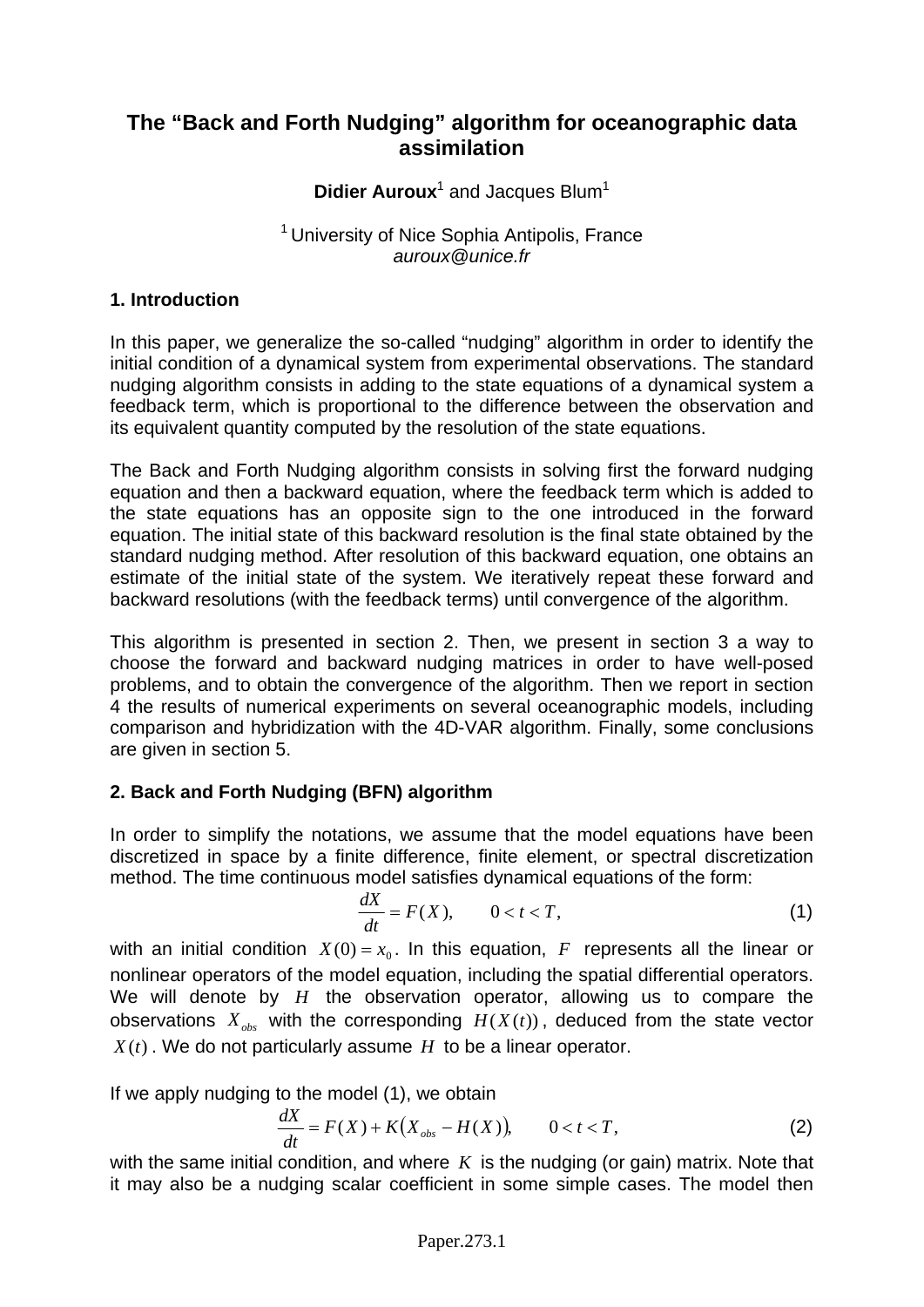appears as a weak constraint, and the nudging term forces the state variables to fit as well as possible to the observations. In the linear case (where *F* is a matrix, and *H* is a linear operator), the forward nudging method is nothing else than the Luenberger observer (Luenberger, 1966), also called asymptotic observer, where the matrix *K* can be chosen so that the error goes to zero when time goes to infinity. Unfortunately, in most geophysical applications, the assimilation period is not long enough to have the nudging method giving good results. Then, one can apply the nudging technique to the model, but backwards in time, in order to come back to the initial state.

The back and forth nudging algorithm, see e.g. (Auroux et al., 2008), consists of first solving the forward nudging equation and then the backward nudging equation (i.e. the model equation backwards in time, with a nudging feedback to the observations). The initial condition of the backward integration is the final state obtained after integration of the forward nudging equation. At the end of this process, one obtains an estimate of the initial state of the system. We repeat these forward and backward integrations (with the feedback terms) until convergence of the algorithm:

$$
k \ge 1 \quad \begin{cases} \frac{dX_k}{dt} = F(X_k) + K(X_{obs} - H(X_k)), & 0 < t < T, \\ \frac{d\tilde{X}_k}{dt} = F(\tilde{X}_k) - K'\Big(X_{obs} - H(\tilde{X}_k)\Big), & T > t > 0, \\ \end{cases} \qquad X_k(0) = \tilde{X}_{k-1}(0),
$$
\n(3)

with the notation  $\tilde{X}_0(0) = x_0$ . Note that this algorithm can be compared with the 4D-VAR algorithm (Le Dimet et al, 1986), which also consists in a sequence of forward and backward resolutions. But in our algorithm, it is useless to linearize (or differentiate) the system and the backward system is not the adjoint equation but the model equation, with an extra feedback term that stabilizes the ill-posed backward resolution.

# **3. Choice of the nudging matrices and interpretation**

# 3.1. Variational interpretation of the nudging

The standard nudging method has been widely studied in the past decades (see e.g. Bao et al (1997)). Thus, there are several ways to choose the nudging matrix *K* in the forward part of the algorithm. One can for example consider the optimal nudging matrix  $K_{opt}$ , as discussed in (Vidard et al, 2003). In such an approach, a variational data assimilation scheme is used in a parameter estimation mode to determine the optimal nudging coefficients. This choice theoretically provides the best results for the forward part of the BFN scheme, but the computation of the optimal gain matrix is costly.

When  $K = 0$ , the forward nudging problem (2) simply becomes the direct model (1). On the other hand, setting  $K = +\infty$  forces the state variables to be equal to the observations at discrete times, as is done in Talagrand (1981). These two choices have the common drawback of considering only one of the two sources of information (model and data).

Let us assume that we know the statistics of errors on observations, and denote by *R* the covariance matrix of observation errors. This matrix is involved in all standard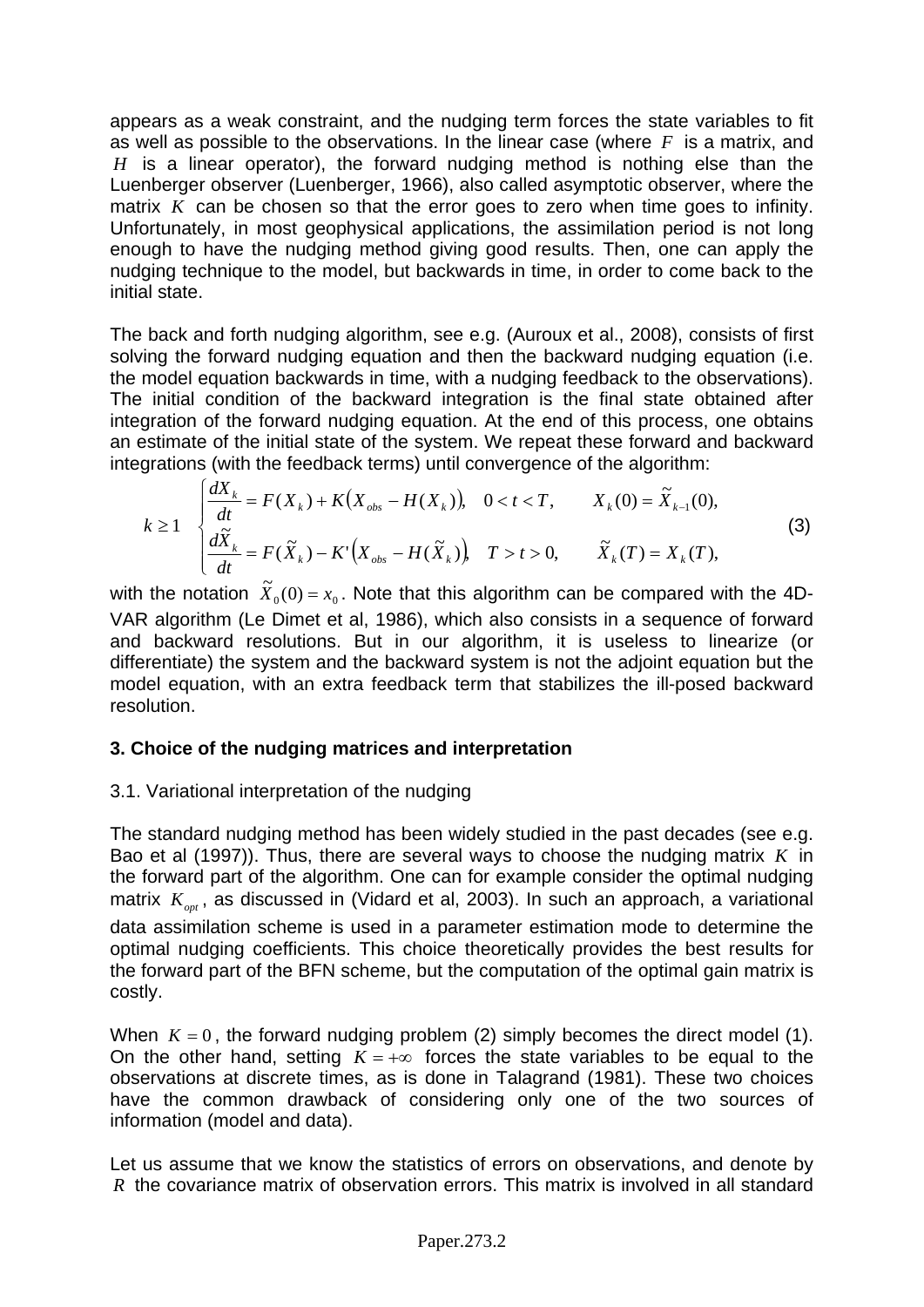data assimilation, either variational or sequential. Usually, it is impossible to know the exact statistics of errors, and thus only an approximation of *R* is available, assumed to be symmetric positive definite.

We assume here the direct model to be linear (or linearized). We consider a temporal discretization of the forward nudging problem (2), using for example an implicit scheme. If we denote by  $X^n$  the solution at time  $t_n$  and  $X^{n+1}$  the solution at time  $t_{n+1}$ , and  $\Delta t = t_{n+1} - t_n$ , then equation (2) is equivalent to the following optimization problem:

$$
X^{n+1} = \arg\min_{X} \left[ \frac{1}{2} \left\langle X - X^n, X - X^n \right\rangle - \frac{\Delta t}{2} \left\langle FX, X \right\rangle + \frac{\Delta t}{2} \left\langle R^{-1} (X_{obs} - HX), X_{obs} - HX \right\rangle \right] \tag{4}
$$

if *F* is symmetric and if the nudging matrix is set to be  $K = H^{T}R^{-1}$ . The first two terms correspond exactly to the energy of the discretized direct model, and the last term is the observation part of the variational cost function. This variational principle shows that at each time step, the nudging state is a compromise between minimizing the energy of the system and the distance to the observations.

As a consequence, there is no need to consider an additional term ensuring an initial condition close to the background state like in variational algorithms, neither for stabilizing or regularizing the problem, nor from a physical point of view. One can simply initialize the BFN scheme with the background state, without any information on its statistics of errors.

#### 3.2. Pole assignment method and backward nudging matrix

The goal of the backward nudging term is both to have a backward data assimilation system and to stabilize the integration of the backward system, as this system is usually ill posed. The choice of the backward nudging matrix is then imposed by this stability condition.

If we consider a linearized situation, in which the system and observation operators ( *F* and *H* , respectively) are linear, and if we make the change of time variable  $t' = T - t$ , then the backward equation can be rewritten as

$$
-\frac{dX}{dt'} = FX - K'\left(X_{obs} - HX\right), \qquad 0 < t' < T. \tag{5}
$$

Then, the matrix to be stabilized is  $-F - K'H$ , i.e. the eigenvalues of this matrix should have negative real parts. The pole assignment result (see e.g. (Trélat, 2005)) claims that if the system is observable, then there exists at least one matrix  $K'$  such that *F* −− *K*' *H* is a Hurwitz matrix, i.e. all its eigenvalues are in the negative halfplane. However, such a matrix may be hard to compute, as it usually requires the resolution of a Riccati equation.

# **4. Numerical experiments**

# 4.1. Numerical choice of the nudging matrices

All numerical experiments have been performed with an easy-to-implement nudging matrix:  $K = kH^{T}R^{-1}$ , where k is a positive scalar gain, and R is the covariance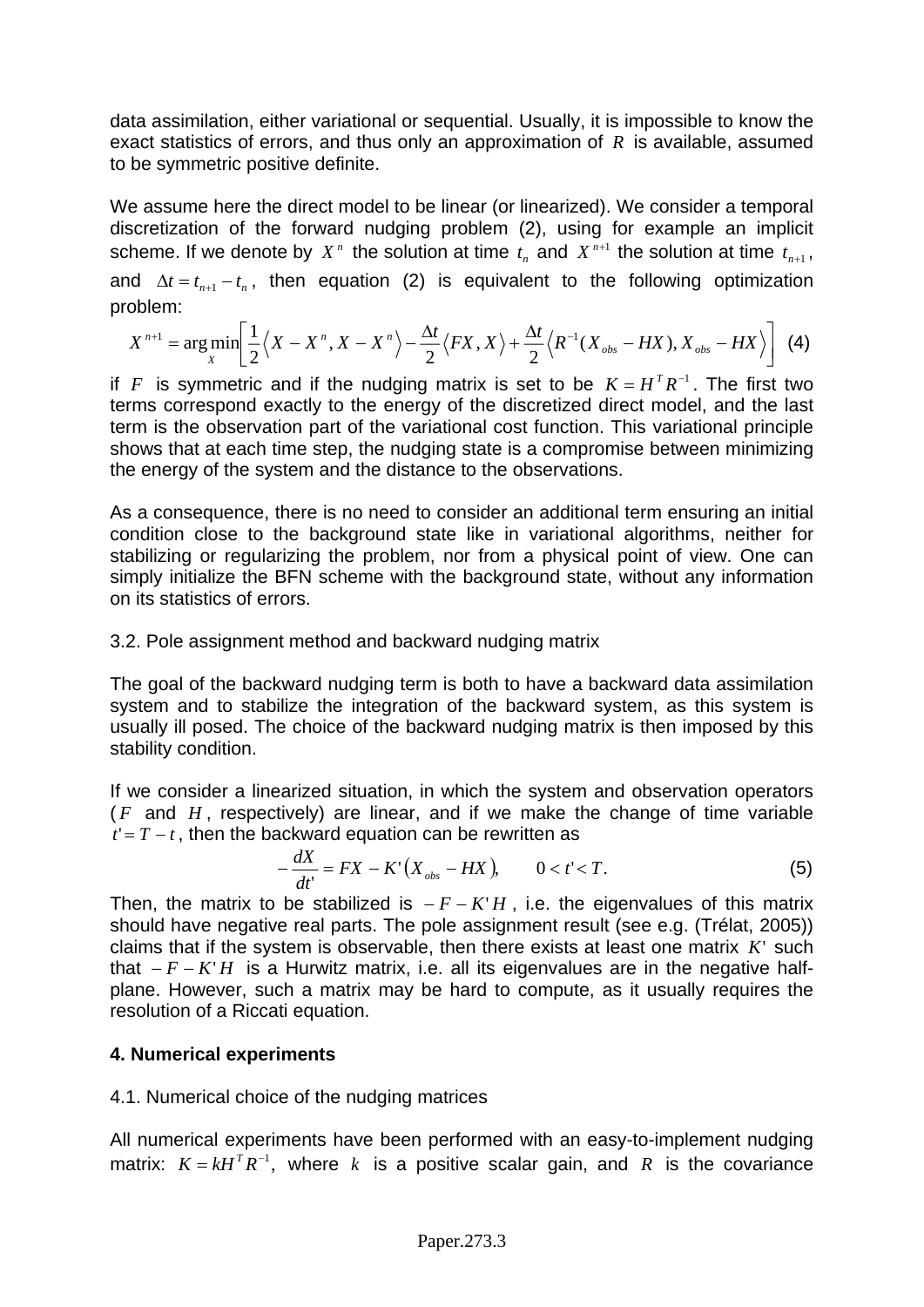matrix of observation errors. This choice does not require a costly numerical integration of a parameter estimation problem for the determination of the optimal coefficients. Choosing  $K = H<sup>T</sup>L$ , where L is a square matrix in the observation space, has another interesting property: if the observations are not located at a model grid point, or are a function of the model state vector, i.e. if the observation operator *H* involves interpolation/extrapolation or some change of variables, then the nudging matrix *K* will contain the adjoint operations, i.e. some interpolation/extrapolation back to the model grid points, or the inverse change of variable.

As in the forward part of the algorithm, for simplicity reasons we make the following choice for the backward nudging matrix:  $K = k'H^TR^{-1}$ . The only parameters of the BFN algorithm are then the coefficients  $k$  and  $k'$ . In the forward mode,  $k > 0$  is usually chosen such that the nudging term remains small in comparison with the other terms in the model equation. The coefficient  $k'$  is usually chosen to be the smallest coefficient that makes the numerical backward integration stable.

#### 4.2. Experimental approach

The experimental approach consists of performing twin experiments with simulated data. First, a reference experiment is run and the corresponding data are extracted. From now on this reference trajectory will be called the exact solution. Experimental data are supposed to be obtained every  $n_x$  grid-points of the model, and every  $n_x$ time steps. The simulated data are then optionally noised with a Gaussian white noise distribution, and provided as observations to the assimilation scheme.

The first guess of the assimilation experiments is chosen to be either a constant field or the reference model state some time before the beginning of the assimilation period. Finally, the results of the assimilation process are compared with the exact solution.

#### 4.3. Shallow water model

The shallow water model (or Saint-Venant's equations) is a basic model, representing quite well the temporal evolution of geophysical flows. This model is usually considered for simple numerical experiments in oceanography, meteorology or hydrology. The shallow water equations are a set of three equations, describing the evolution of a two-dimensional horizontal flow. These equations are derived from a vertical integration of the three-dimensional fields, assuming the hydrostatic approximation, i.e. neglecting the vertical acceleration. There are several ways to write the shallow water equations, considering either the geopotential or height or pressure variables. We consider here the following configuration:

$$
\begin{cases}\n\partial_t u - (f + \varsigma)v + \partial_x B = \frac{\tau}{\rho_0 h} - ru + v\Delta u, \\
\partial_t v + (f + \varsigma)u + \partial_y B = \frac{\tau}{\rho_0 h} - rv + v\Delta v, \\
\partial_t h + \partial_x (hu) + \partial_y (hv) = 0,\n\end{cases}
$$
\n(6)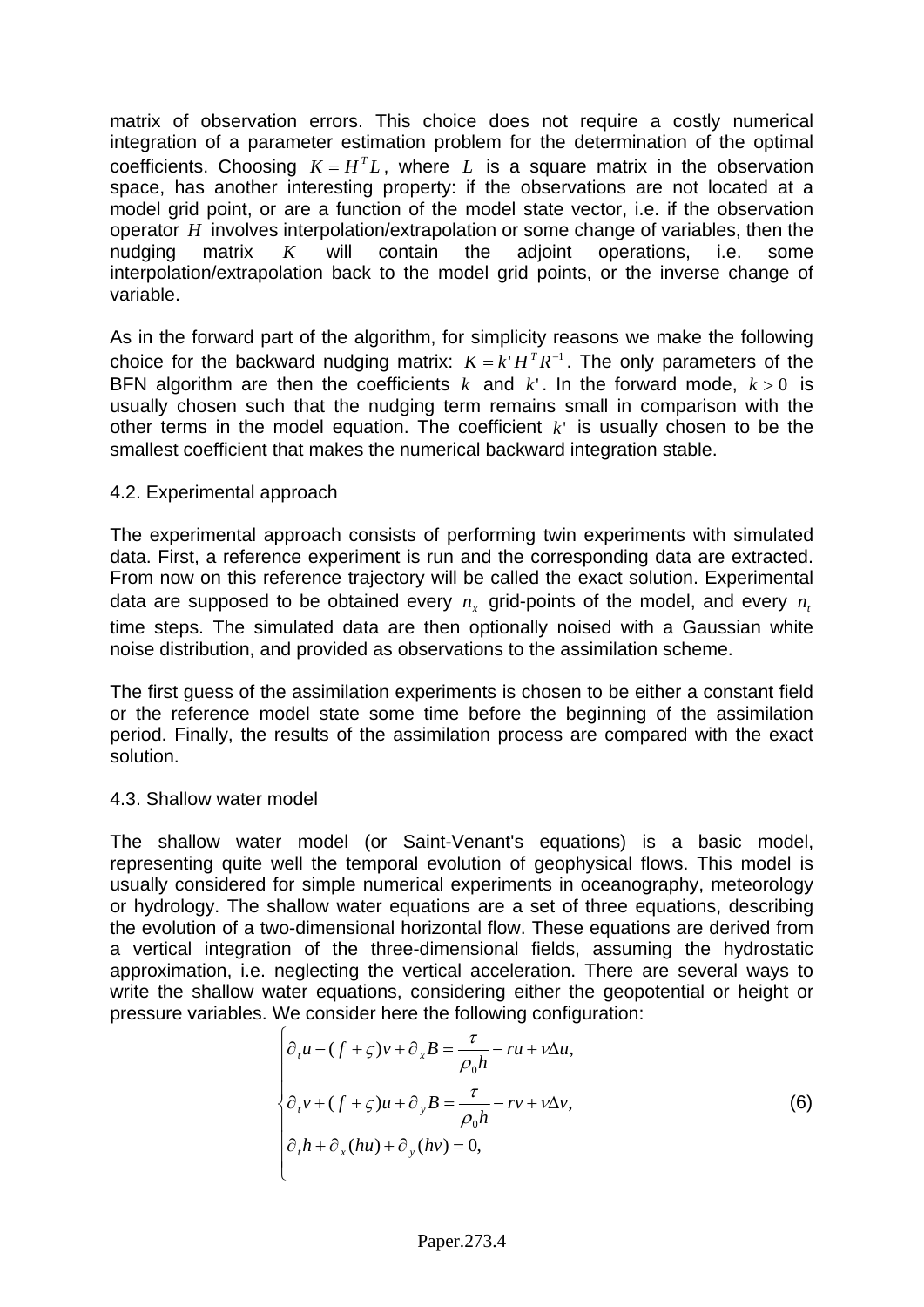where  $\zeta = \partial_x v - \partial_y u$  is the relative vorticity,  $B = g^* h + \frac{1}{2} (u^2 + v^2)$  is the Bernoulli potential,  $g^*$  is the reduced gravity,  $f$  is the Coriolis parameter (in the  $\beta$ -plane approximation),  $\rho_0$  is the water density, r is the friction coefficient, and  $\nu$  is the viscosity (or dissipation) coefficient. The unknowns are  $u$  and  $v$  the horizontal components of the velocity, and h the geopotential height. Finally,  $\tau$  is the forcing term of the model (e.g. the wind stress) (Durbiano, 2001).

In the following experiments (see (Auroux, 2009) for all numerical results), the observations are available every 5 gridpoints and 24 time steps. The assimilation period lasts 720 time steps, corresponding to 15 days, and the forecast period ends 2880 time steps (or 2 months) after the initial time. As shown in Table 1, the BFN converges in 5 iterations, and we compared it with the 4D-VAR, either at convergence (16 iterations), or stopped after a similar time computation (5 iterations). Several conclusions can be drawn from this table. First the BFN is more efficient than the 4D-VAR in the same time (5 iterations of each). Then, if we compare the results when both algorithms have achieved convergence, the initial condition identified by the 4D-VAR is closer to the true initial state, but the BFN algorithm provides a better solution between time T and 4T, which is a keypoint for the quality of predictions.

| Relative error                | h(%) | $u(\%)$ | $v(\%)$ |
|-------------------------------|------|---------|---------|
| BFN (converged, $t=0$ )       | 3.34 | 9.51    | 13.6    |
| 4D-VAR (converged, $t=0$ )    | 1.26 | 7.12    | 10.2    |
| 4D-VAR $(5$ iter., $t=0$ )    | 1.83 | 11.3    | 16.4    |
| BFN (converged, $t = T$ )     | 2.15 | 6.74    | 10.1    |
| 4D-VAR (converged, $t = T$ )  | 1.93 | 9.20    | 12.8    |
| 4D-VAR (5 iter., $t = T$ )    | 2.68 | 13.5    | 18.9    |
| BFN (converged, $t = 4T$ )    | 3.67 | 17.0    | 24.1    |
| 4D-VAR (converged, $t = 4T$ ) | 4.69 | 21.9    | 25.9    |
| 4D-VAR (5 iter., $t = 4T$ )   | 5.60 | 25.9    | 30.9    |

Table 1 – Relative error of the forecast solutions corresponding to the BFN (5 iterations, converged), 4D-VAR (16 iterations, converged) and 4D-VAR (5 iterations) identified initial conditions, for the three variables, at various times: initial time, end of the assimilation period, and end of the prediction period.

Figure 1 shows a comparison between the BFN and 4D-VAR algorithms, and also a hybrid scheme. As the BFN provides at each iteration a new estimation of the initial condition, it is very easy to hybridize it with another data assimilation method, e.g. the 4D-VAR. We compare in Figure 1 the evolution of the identified trajectories by the BFN and 4D-VAR algorithms (stopped after 5 iterations only), and also the BFN+4D-VAR hybrid scheme in the same computation time. We compare then 5 iterations of BFN, 5 iterations of 4D-VAR, and 2 iterations of BFN followed by 3 iterations of 4D-VAR. We can see that during the assimilation period, the best solution is provided by the hybrid algorithm. Note that it would have been improved a little bit by the 4D-VAR at convergence, but we stop all algorithms after 5 iterations here. But during the forecast period, it is still provided by the BFN algorithm, except at the beginning. The results are comparable for *u* and *v*, except that the BFN gives a better solution a little earlier. In all the experiments performed, with several levels of noise and different background states, the hybrid method was the best during the assimilation period, and sometimes it was also the best at the beginning of the prediction period, but in most cases, the BFN solution is the best at the end. We can deduce from these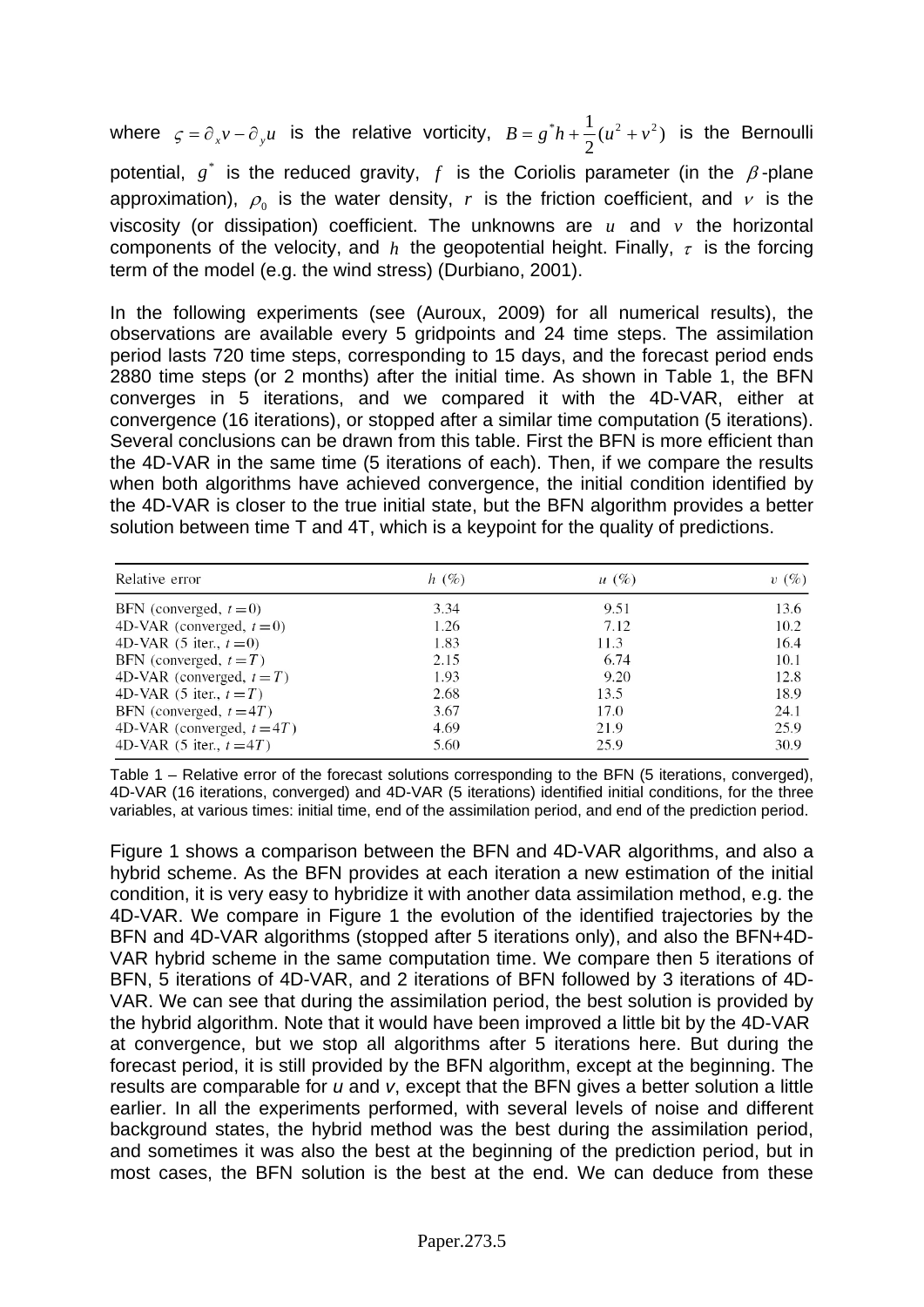results that a very cheap and simple way to largely improve the 4D-VAR algorithm is to perform very few (2 or 3) iterations of BFN before starting the 4D-VAR minimization process.



Fig. 1 – Relative difference between the true solution and the forecast trajectory corresponding to the BFN, 4D-VAR and BFN-preprocessed 4D-VAR identified initial conditions, after 5 iterations, versus time, for the height variable in the case of noisy observations.

#### 4.4. Quasi-geostrophic ocean model

We have also considered a layered quasi-geostrophic ocean model. This model arises from the primitive equations (conservation laws of mass, momentum, temperature and salinity), assuming first that the rotational effect (Coriolis force) is much stronger than the inertial effects. The Rossby number, ratio between the characteristic time of the Earth's rotation and the inertial time, must then be small compared to 1. Second, the thermodynamic effects are completely neglected in this model. Quasigeostrophy assumes that the horizontal dimension of the ocean is small compared to the size of the Earth, with a ratio of the order of the Rossby number. We finally assume that the depth of the basin is small compared to its width. In the case of the Atlantic Ocean, not all these assumptions are valid, notably the horizontal extension of the ocean. But it has been shown that the quasi-geostrophic approximation is fairly robust in practice, and that this approximate model reproduces quite well the ocean circulations at mid-latitudes, such as the jet stream (e.g. Gulf Stream in the case of the North Atlantic Ocean) and ocean boundary currents. The model system is then composed of  $n$  coupled equations resulting from the conservation law of the potential vorticity. The equations can be written as:

$$
\frac{D_k(\theta_k(\Psi) + f)}{Dt} + A_1 \Delta \Psi_n \delta_n(k) + A_4 \nabla^6 \Psi_k = F_1 \delta_1(k), \qquad \Omega \times ]0, T[.
$$
 (7)

 $Ω$  is the circulation basin,  $Ψ$ , is the stream function at layer  $k$ ,  $θ$ , is the sum of the dynamical and thermal vorticities at layer  $k$ ,  $f$  is the Coriolis force, and the dissipative terms correspond to the lateral friction and the bottom friction dissipation.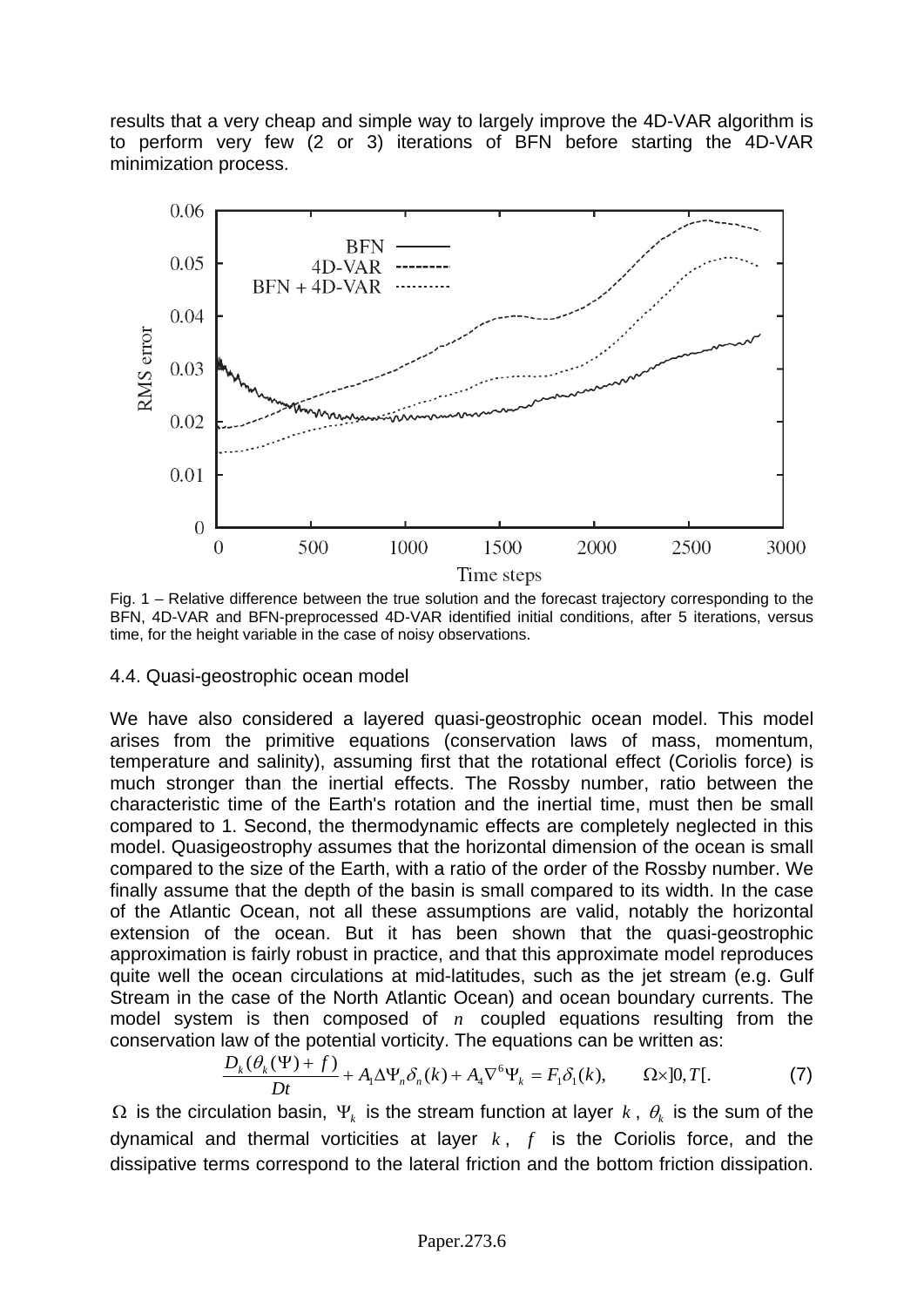Finally,  $F_1$  is the forcing term of the model, the wind stress applied to the ocean surface. We refer to (Blayo et al, 1994) for more details about this model and its equations.

The numerical experiments have been made on a three-layered square ocean. The basin has horizontal dimensions of 4000 km x 4000 km and its depth is 5 km. The layers' depths are 300m for the surface layer, 700m for the intermediate layer, and 4000m for the bottom layer. The ocean is discretized by a Cartesian mesh of 200×200×3 grid points. The time step is 1.5 h. The initial conditions are chosen equal to zero for a six-year ocean spin-up phase, the final state of which becoming the initial state of the data assimilation period. Then the assimilation period starts (time *t=0*) with this initial condition, and lasts 5 days (time *t=T*), i.e. 80 time steps. Data are available every 5 gridpoints of the model, with a time sampling of 7.5 h (i.e. every 5 time steps). We refer to (Auroux et al, 2008) for all these numerical results.



Figure 2 shows, for each of the three layers, the RMS relative difference between the BFN trajectory (computed using the last BFN state at time *t=0* as initial condition) and the reference trajectory as a solid line, and between the 4D-VAR trajectory (computed using the last initial state produced by the minimization process) and the reference trajectory as a dotted line, versus time. The first 5 days correspond to the assimilation period, and the next 15 days correspond to the forecast period.

 $20$ 

 $\overline{0}$ 

 $10$ 

15

The first point is that the BFN and 4D-VAR reconstruction errors have similar global behaviours: first decreasing at the beginning, during the assimilation period, and then increasing over the forecast period (see e.g. (Pires et al., 1996) for a detailed study of the 4D-VAR estimation error). Even if the reconstruction error on the initial condition is much higher with the BFN algorithm than with 4D-VAR, the BFN error decreases much more steeply and for a longer time than the 4D-VAR one, and increases less quickly at the end of the forecast period. The quality of the initial condition reconstruction is better using the 4D-VAR algorithm, but the BFN algorithm provides a comparable final estimation, and even a better forecast.